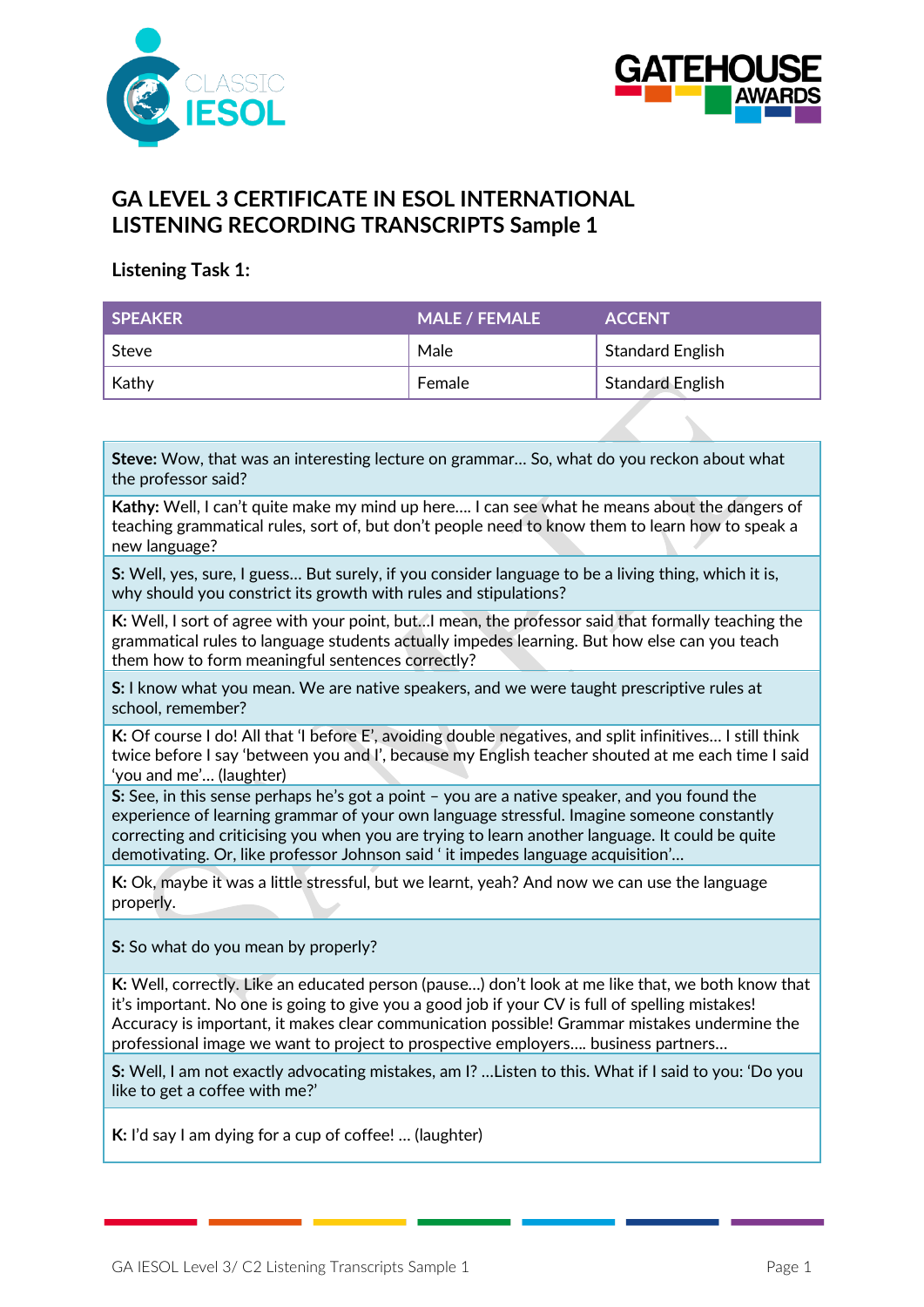



**S:** So am I, actually. But my point is, my question wasn't quite grammatically correct, but you still understood me, right?

**K:** I guess I did.

**S:** So we communicated successfully. In that sense, I agree with Professor Johnson that being too strict about grammatical correctness is not a good thing. If you fill lessons with rules, if your students are always worrying about being "right" or "wrong" instead of relaxing and just focussing on communication, then those rules really get in the way of the learning process. Isn't the aim of the game to make them speak, to make them communicate?

**K:** So what are you saying? We should just ignore all the rules?

**S:** Not really. I think what the professor meant is that we should use the rules to teach, but we shouldn't be too strict about correcting students, because it damages their confidence. I mean, you might be the most amazing grammar teacher out there, but you don't want your students to just sit there in silence for fear of making a mistake…I think we should be more subtle in the way we correct them…and also more selective…I mean, not every single mistake warrants a correction, right?

**K:** OK, Mr Teacher, so I say to you: 'Do you like to have a coffee with me?' and what do you say?

**S:** I'd say: 'Of course, Kathy, I would like to do that.' I'd stress the correct part of my response and hope that you'll notice. If I pointed out your mistake straight away, you'd feel embarrassed, I bet...

**K:** I think I'm starting to see where you're coming from.... There's a time and a place for teaching students grammar…And a lot of it is to do with how we approach the grammatical errors our students make…

**S:** Exactly! How about that coffee now then?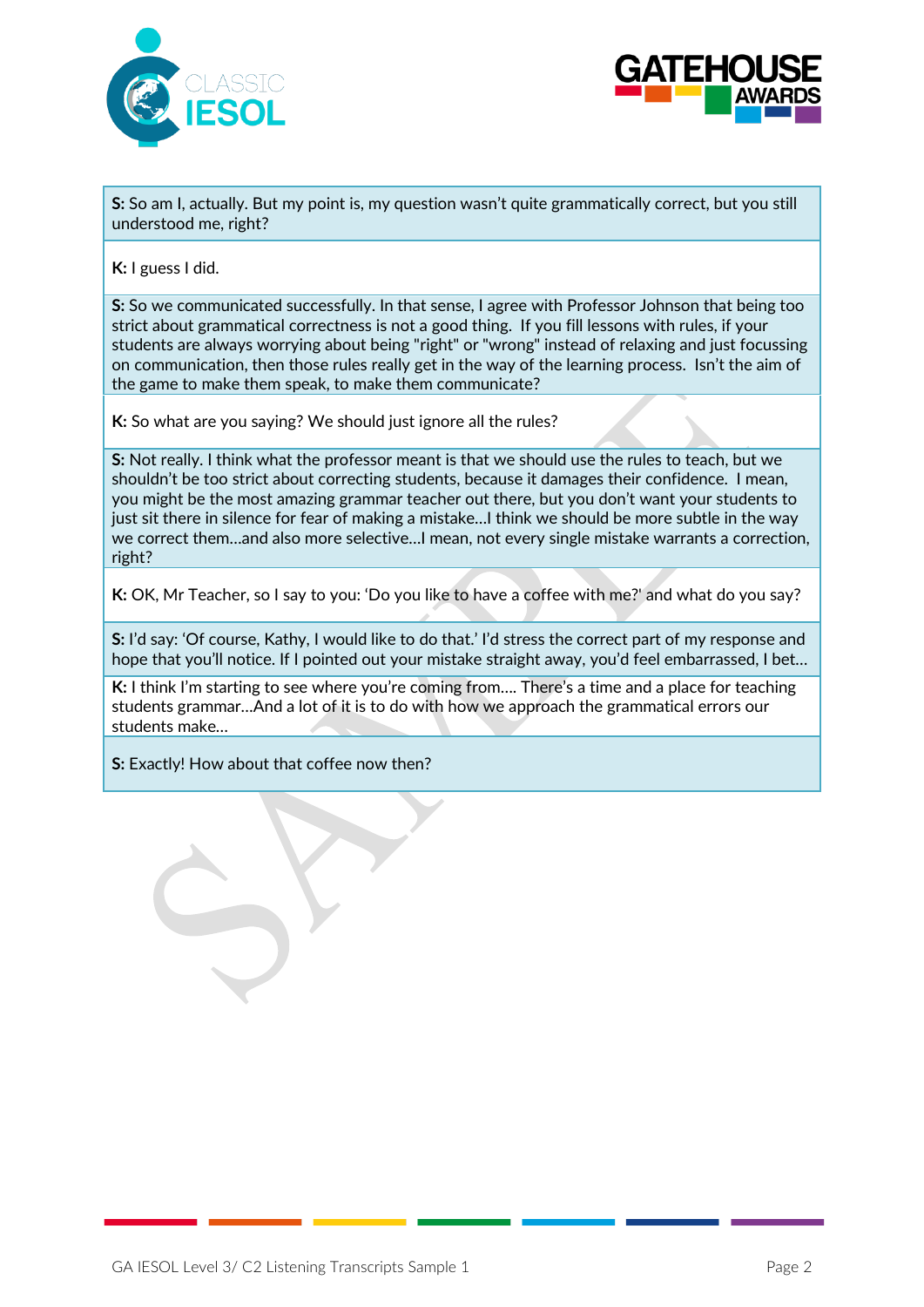



### **Listening Task 2:**

| SPEAKER   | <b>MALE / FEMALE</b> | <b>ACCENT</b>    |
|-----------|----------------------|------------------|
| Scientist | <b>Female</b>        | Standard English |

Today, we're going to examine the role of communication in the marine world - and look at some new findings in our area of research. Bottlenose dolphins have been observed chattering whilst cooperating to solve a tricky puzzle – a feat that suggests they have a type of vocalisation dedicated to cooperating on problem solving.

Although many species have proven capable of cooperating to achieve common goals, the role of communication in cooperation has received relatively little attention. Analysis of communication between partners is vital in determining whether actions are truly cooperative, rather than just lucky - or learned via trial and error.

Wild cetaceans - that is, dolphins and whales - often produce sounds during cooperative foraging, playing, and mating, but the role of these sounds in cooperative events is largely unknown. Here, we investigated acoustic communication between two male bottlenose dolphins while they cooperatively opened a sealed container.

[Holli Smith](http://www.dolphinsplus.com/meet_team.php) of Dolphins Plus research institute in Florida and my colleagues at the University of Southern Texas presented a group of six captive dolphins with a locked canister filled with food. The canister could only be opened by simultaneously pulling on a rope at either end. The team conducted 24 canister trials, during which all six dolphins were present. Only two of the dolphins ever managed to crack the puzzle and get to the food.

However, the successful pair were very prolific: in 20 of the trials, the same two adult males worked together to open the food canister in a matter of 30 seconds. In the other four trials, one of the dolphins acting alone failed to open the canister because it was too tricky and they lacked the ability to pull from both ends simultaneously.

But the real surprise came from recordings of the vocalisations the dolphins made during the experiment. The team found that when the dolphins worked together to open the canister, they made more vocalisations than they did while trying to open the canister on their own or when there was either no canister present or no interaction with the canister in the pool.

Importantly, the researchers were able to show that the increase in chatter was directly related to the canister-opening task, as opposed to social interactions between the dolphins.

During the trials, when one dolphin attempted to open the canister unaided, one or more of the other dolphins was present nearby, watching the task. On these occasions, there was no increase in chatter. The team concluded that the increased chatter during the joint canister opening was related to the task itself, and not to the presence of another dolphin.

From this, it is evident that this is the first time that we can say conclusively that dolphin vocalisations were used to solve a cooperative task.

Unlike most [dolphin vocalisations,](https://www.newscientist.com/article/mg22129624-300-dolphin-whistle-instantly-translated-by-computer/) the so-called "burst pulses" the dolphins made during the problem solving are audible to humans as a squawking sound. We already knew that dolphins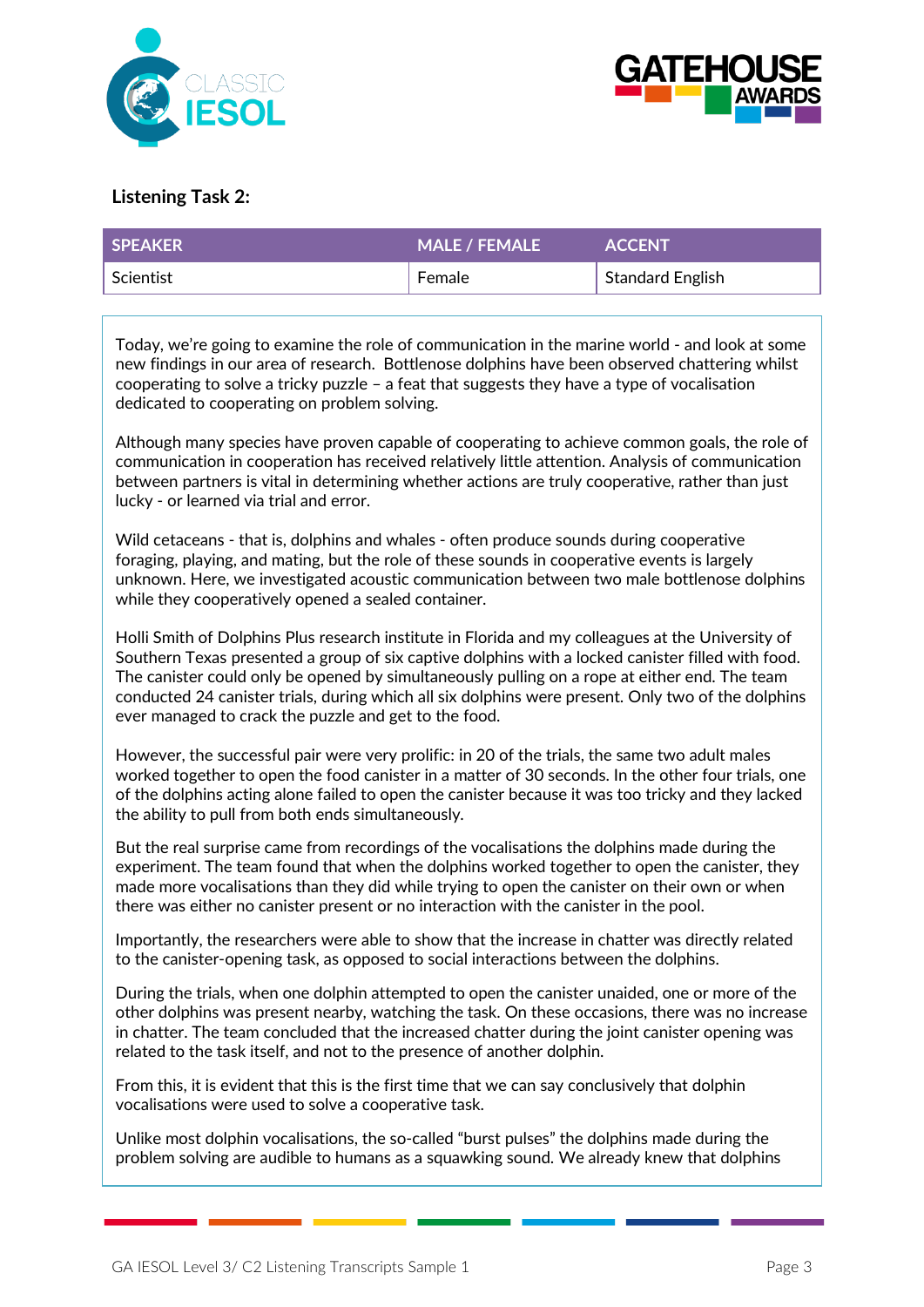



use burst pulses during social interaction and echolocation. But according to Leigh [Torres,](http://fw.oregonstate.edu/content/leigh-torres) a marine ecologist at Oregon State University, these new findings suggest that burst pulses may have another sophisticated purpose and his study clearly shows that dolphins [use vocal](https://www.newscientist.com/article/dn9128-dolphins-play-the-name-game-too/)  [communication](https://www.newscientist.com/article/dn9128-dolphins-play-the-name-game-too/) to jointly solve problems.

So to conclude this short presentation, it would appear that the results point towards the possibility of a [dolphin language](https://www.newscientist.com/article/dn25751-talking-dolphins-and-the-love-story-that-wasnt/) that enables team problem-solving. Though we have long suspected that this might be possible, it is amazing to finally get some hard evidence to support our theory.

Our next focus will be on raising the necessary funds to expand our field of research to involve other institutions around the world and also increase the level of complexity of the tasks our marine subjects are exposed to. We'll be broadcasting the first documentary on TV later this year to further raise awareness of our cause; in the meantime, donations are much appreciated and can be made through our website…